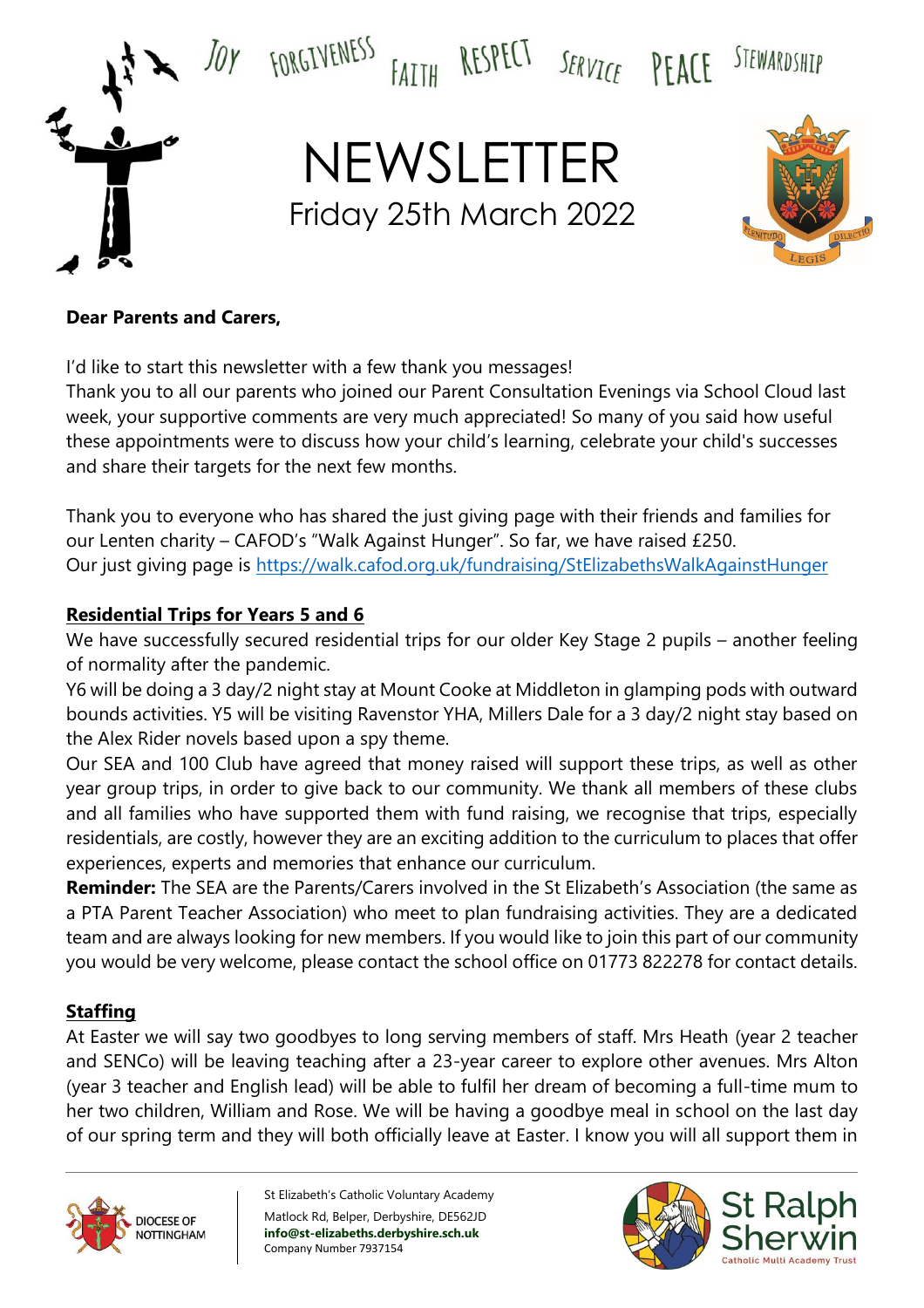their new adventures, we will miss our colleagues, wish them well and thank them both for their hard work and dedication to serving our school, pupils and community.

After Easter Mrs Lawler will continue to teach Y3 on a Thursday and Friday. Mrs Swain will teach Y2, also on a Thursday and Friday. We have welcomed Mrs White to our staff, who teaches small groups of children in intervention groups. Miss Hickling will be our new SENDCo.

These changes will ensure that your children have continuity with staff they know and staff who are familiar with our school.

### **Easter Performance**

On Weds 6<sup>th</sup> and Thurs 7<sup>th</sup> April our Year 3 and 4 classes will be putting on a performance of the Easter story. The performances on both days will start at 1.30pm and last approximately 45 mins. We will not sell tickets, but will be having a raffle and you are also invited to stay afterwards for refreshments in the hall. The children in Year 3 and 4 will be holding a cake baking competition, to be judged by our canteen manager Mrs Slater and her staff, announcements will be made at the end of the show, for Y3 on Wednesday and Y4 winners on Thursday, the cakes will then be on sale for your refreshment. We hope that the parents and carers of our Y3 and 4 children are able to join us!

## **Ping Pong Ball Race**

A tradition before COVID was to have a ping pong ball race on the school drive before Easter. The SEA have been able to organise this event once more! Children are invited to bring in 50p for one ball or £1 for 3 balls – or more if they wish and, of course, have your permission. The balls are all numbered and will be released for the children to watch the race. The race is for children to spectate and is held in the school day. Winners are announced immediately and Easter Eggs and cuddly toys awarded as prizes. If this is something you are happy to support please send your child in with their money by Thursday 31<sup>st</sup> March. The SEA team will then be allocating numbered ping pong balls to children before the race which will be held on Friday 8<sup>th</sup> April.

### **Punctuality**

The whistle on the playground at the start of the school day goes at 8.55am. We open the school gates at 8.45am each day. If your child is late please ensure (regardless of the year group) that you escort your child to the school office so that we can sign them in, book lunch and get them to their lesson as swiftly as possible, please do not drop them off on the drive and allow them to walk in unsupervised. If your child is regularly late, please arrange an appointment with Mrs Clemens so that we can find a way to support you and your child to be at school on time.

### **Safety on the school driveway**

Please take extra care driving up or down the school drive the **speed limit is 5mph**. This is politely requested to be adhered to by **all** as the safety of the children is paramount.



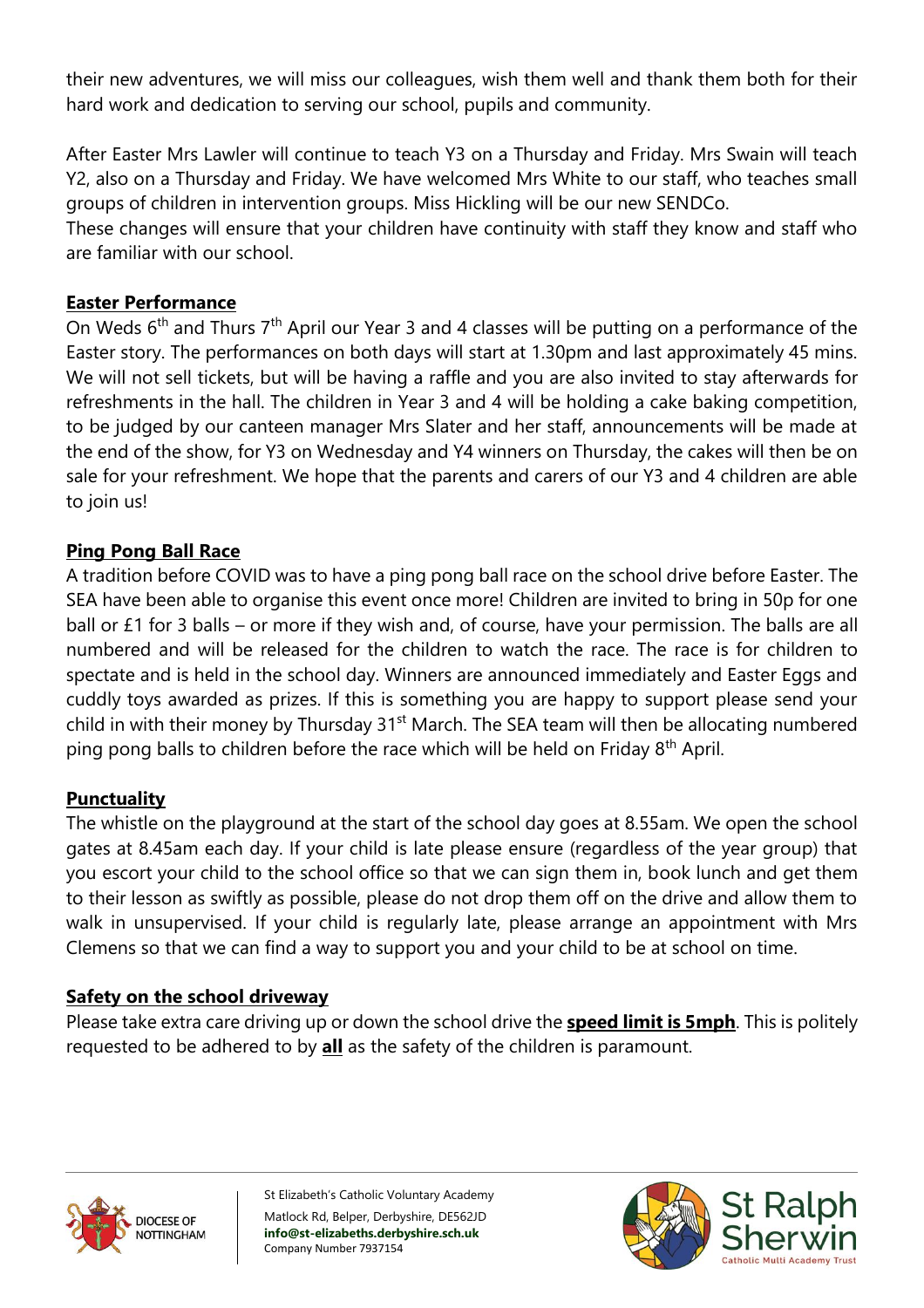## **Midday supervisors**

We are currently advertising for both permanent and relief midday supervisors. The advert is available for further viewing on our Trust website<https://www.srscmat.co.uk/vacancies/>

If you feel this is a role you could work in as part of our staff at St Elizabeth's then please consider applying. Middays work from 11.45am until 1.05 pm daily and are very much part of our team here at St Elizabeth's, they lead and supervise play activities outside as well as support children in the dinner hall. Enquiries about the role can be talked through with Mrs Hyde in our school office on 01773 822278, application forms can also be handed in directly to the school office.

# **COVID-19 Guide for parents of 5-11 year olds**

Please access the following resource published by Public Health England as the latest guide for parents.

[https://coronavirusresources.phe.gov.uk/covid-19-vaccine/resources/covid-19-guide-parents-5-](https://coronavirusresources.phe.gov.uk/covid-19-vaccine/resources/covid-19-guide-parents-5-11-year-olds/) [11-year-olds/](https://coronavirusresources.phe.gov.uk/covid-19-vaccine/resources/covid-19-guide-parents-5-11-year-olds/)

In school we as a staff will continue to test as needed, although there are no government requirements to do so. If members of staff test positive then they will follow the same guidance of a minimum of 5 days and then 2 negative lateral flow tests. We will still ask that you keep children off if they are ill or test positive and please continue to inform school (email [enquiries@eli.srscmat.co.uk](mailto:enquiries@eli.srscmat.co.uk) or phone on 01773 822278) if your child is positive as we still report numbers to the Outbreak Response Team at Derbyshire.

# **Safeguarding information for parents:**

**Fake news and disinformation online**

# **What's the problem?**

Fake news is false or misleading information presented as genuine news.

Your child might have seen fake news online about the Russian invasion of Ukraine. There have been examples of old footage being shared as if it's new, or images being manipulated to present a misleading picture about what's happening. There's been lots of misinformation on TikTok in particular.

Fake news and disinformation have also been linked to radicalisation by extremists and attempts to skew people's world views. For example, extremist narratives relating to coronavirus include:

- Antisemitic conspiracy theories blaming Jewish people for the spread of the virus or suggesting it's a 'Jewish plot'
- Claims that British Muslims have flouted social distancing rules
- > Anti-Chinese hatred
- Isis-inspired narratives about how coronavirus is a divine punishment for the 'sinful' behaviours' of the west



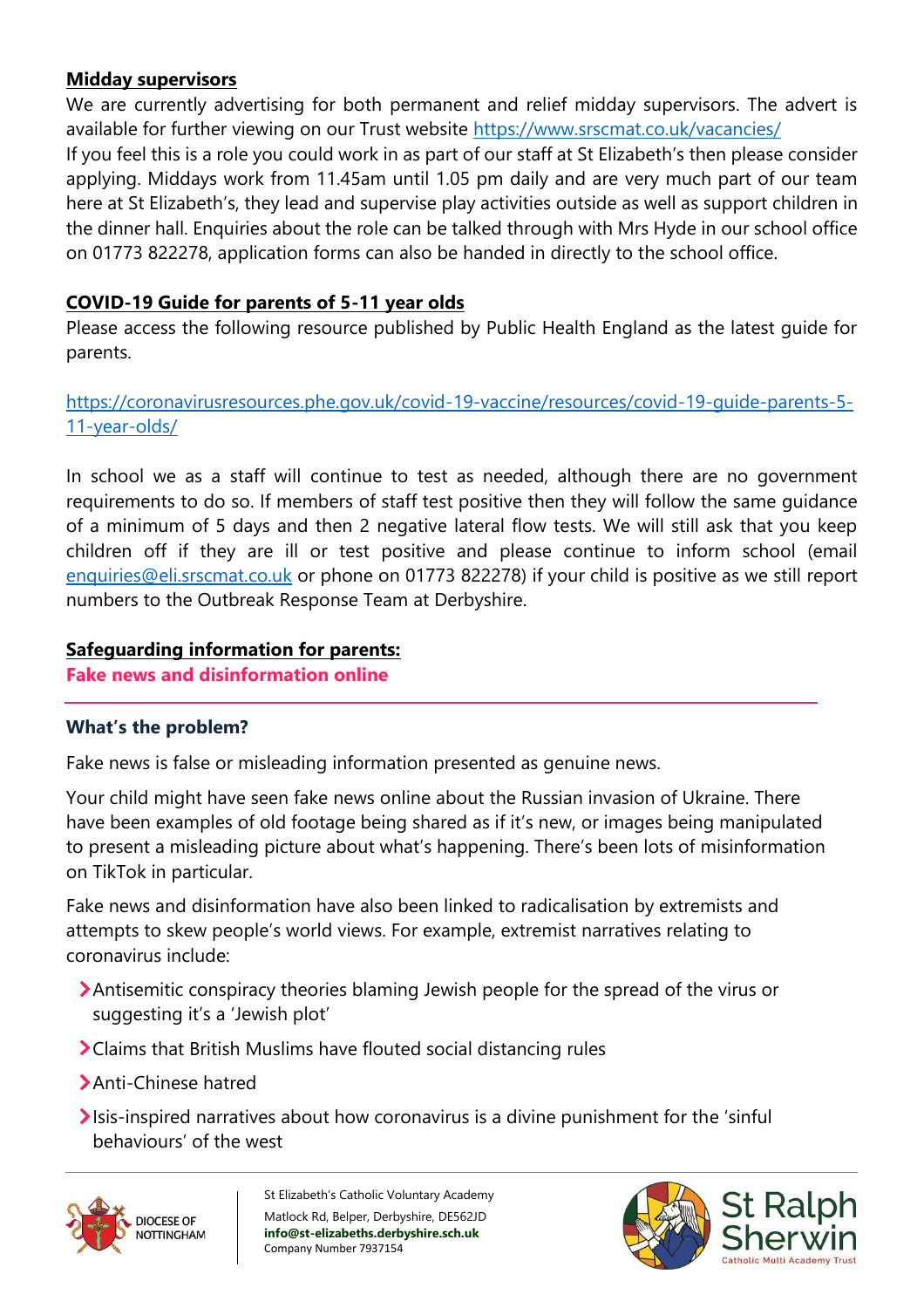Extreme right-wing conspiracies that society is collapsing and far-right groups can accelerate its end

Reading information like this can upset or worry your child unnecessarily. Fake news also helps create a culture of fear and uncertainty, with children trusting reputable news outlets less as a result of fake news.

### **How can I help my child spot fake news online?**

Tell them to ask themselves:

- **What's the source?** Is it a reputable news source, and are mainstream news outlets reporting it too?
- **When was it published?** Check the date an article was published, as sometimes old stories are shared on social media. This could be an accident, or it might be to make it look like something happened recently
- **Have you seen anything similar elsewhere?** What happens if you search for it on Google or check it using a fact-checking website like Full Fact?
- **Do the pictures look real?** Images might have been edited. They might also be unrelated images that have been used with the story
- **Why might this have been created?** Could someone be trying to provoke a specific reaction, change your beliefs, or get you to click a link?

Encourage them to **read beyond the headline** too. Many people share stories having just read the headline, then discover the actual story is quite different.

Point them to the government's SHARE checklist ([https://sharechecklist.gov.uk/\)](https://sharechecklist.gov.uk/) and advice from Childline (https://bit.ly/3oYfsqd) too.

What signs of radicalisation should I be alert to?

It's worth knowing some of the signs to be alert to, just in case. If you do see these signs, it doesn't necessarily mean your child is being radicalised – it could be nothing at all, or it could be a sign that something else is wrong.

- Becoming more isolated from friends and family
- Not being willing or able to talk about their views
- Becoming more angry
- Talking as if from a script
- A sudden disrespectful attitude towards others
- Being more secretive, especially about their internet use

## **If you're worried about your child, contact school, we will be happy to talk through any concerns.**